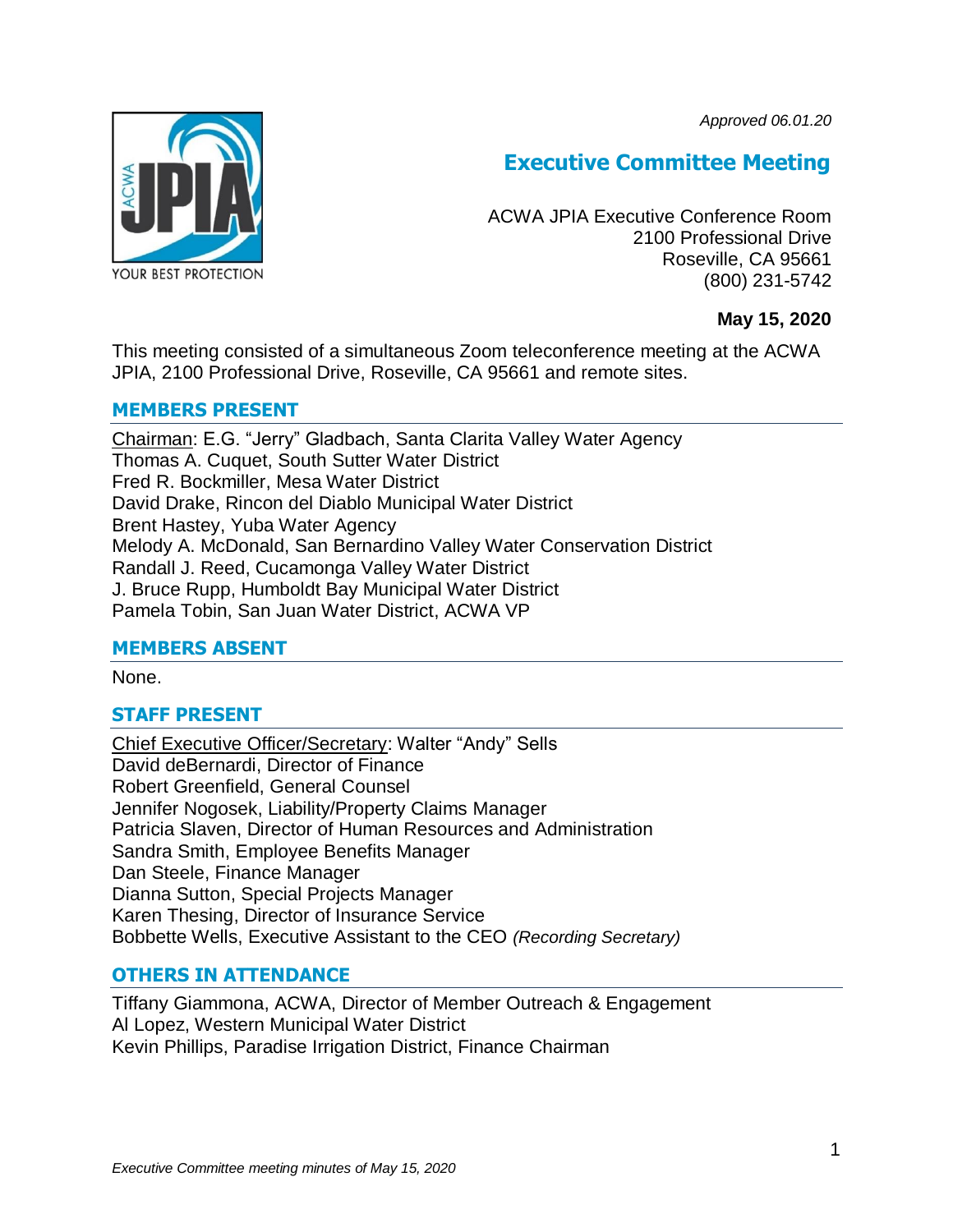## **WELCOME/CALL TO ORDER AND ANNOUNCEMENT OF QUORUM/INTRODUCTIONS**

Chairman Gladbach called the meeting to order at 10:07 a.m. Chairman Gladbach announced that there was a quorum.

# **PUBLIC COMMENT**

There were no members of the public in attendance.

## **CONSENT AGENDA**

Chairman Gladbach called for approval of the Consent Agenda:

M/S/C (Tobin/Drake) (Bockmiller-Yes; Cuquet-Yes; Drake-Yes; Gladbach-Yes; Hastey-Yes; McDonald-Yes; Reed-Yes; Rupp-Yes; Tobin-Yes): That the Executive Committee approve the minutes of the May 1, 2020 meeting; and approve the JPIA disbursements of:

Vendor Payments, Employee Benefits Claim Payments, Payroll, and summary of confidential claims payments for the Liability, Property, & Workers' Compensation Programs: April 16-30, 2020.

## **ADMINISTRATION**

Meetings attended on behalf of the JPIA None stated.

# **PROGRAMS**

Wildfire Resiliency & Mitigation amendment to Commitment to Excellence Ms. Thesing explained that in the past, the JPIA's most frequent and costly losses stemmed from auto, infrastructure, construction, employment practices, ergonomic, and fall related claims. Unfortunately, over the last three years, the pool has experienced a spike in fire losses, specifically wildfires which impact the liability, property, and workers' compensation programs.

The JPIA is encouraging its members to implement wildfire resiliency and mitigation programs that can reduce the severity of fire related claims.

Going forward, all new C2E inductees', will be required to incorporate wildfire mitigation plans. Staff will assist members to determine if they are in a wildfire prone area. This expanded loss driver will not only further protect JPIA members and their assets the program will speak to the reinsurance property market.

The effectiveness of the JPIA Commitment to Excellence is expected to be reflected in the long-term loss rate and cost statistics.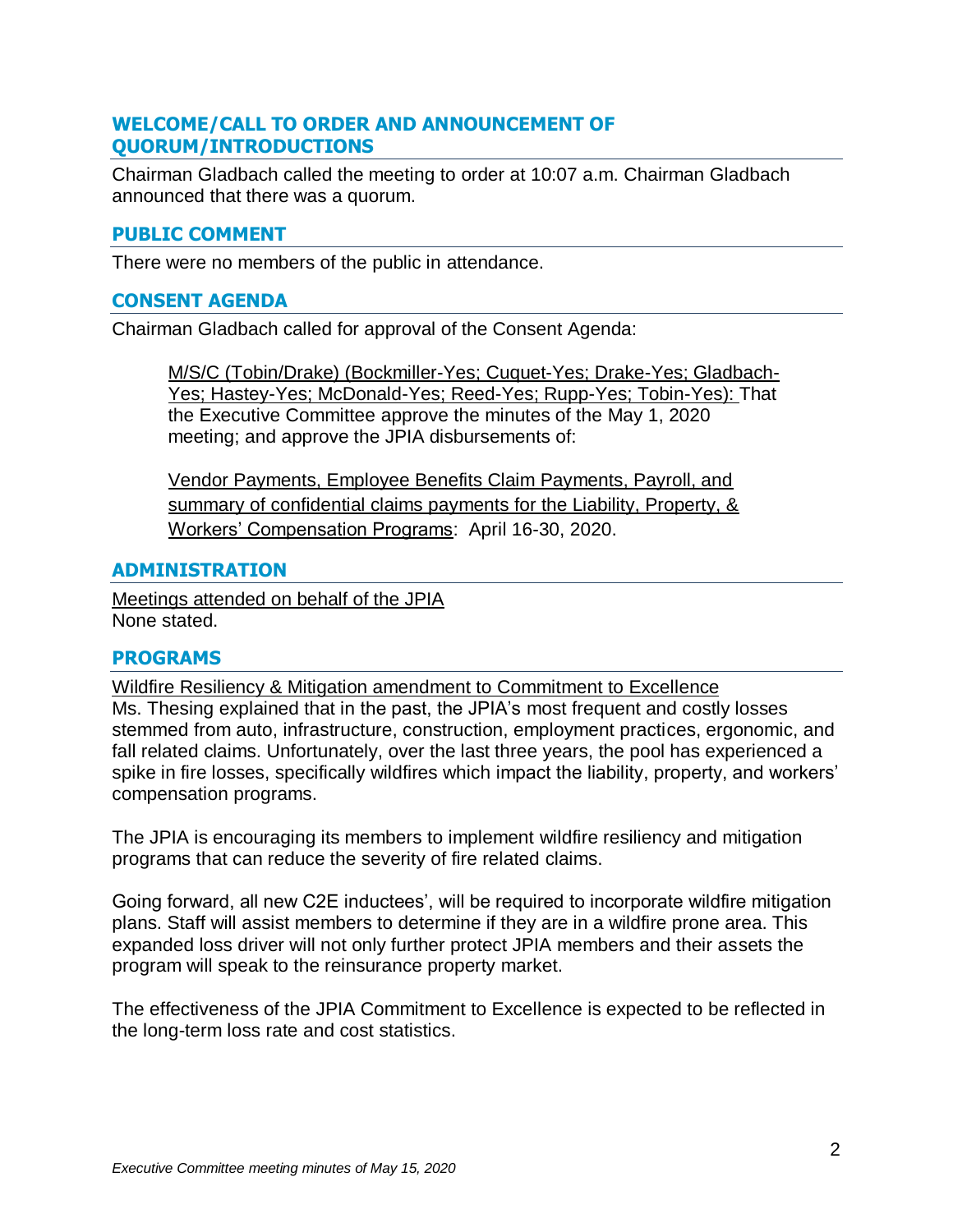M/S/C (Hastey/Rupp) (Bockmiller-Yes; Cuquet-Yes; Drake-Yes; Gladbach-Yes; Hastey-Yes; McDonald-Yes; Reed-Yes; Rupp-Yes; Tobin-Yes): That the Executive Committee approve the addition of the Wildfire Resiliency & Mitigation amendment to the JPIA's Commitment to Excellence criteria.

#### **FINANCE**

Finance Chairman Phillips reported on the recommendations of the Finance & Audit Committee's meeting on May 14, 2020. The following action items were presented to the Executive Committee for approval:

M/S/C (Cuquet/Hastey) (Bockmiller-Yes; Cuquet-Yes; Drake-Yes; Gladbach-Yes; Hastey-Yes; McDonald-Yes; Reed-Yes; Rupp-Yes; Tobin-Yes): That the Executive Committee approve the JPIA's Comprehensive Annual Financial Report for year ended September 30, 2019, as presented, and forward to the Board of Directors for approval at their next meeting.

M/S/C (McDonald/Bockmiller) (Bockmiller-Yes; Cuquet-Yes; Drake-Yes; Gladbach-Yes; Hastey-Yes; McDonald-Yes; Reed-Yes; Rupp-Yes; Tobin-Yes): That the Executive Committee approve the proposed Operating Budget for Fiscal Year 2020-21, as presented, and forward to the Board of Directors for approval their next meeting.

#### **MEMBERSHIP**

#### Westside Water Authority

Ms. Thesing presented Westside Water Authority's application for participation in the Liability Program.

M/S/C (Hastey/Reed) (Bockmiller-Yes; Cuquet-Yes; Drake-Yes; Gladbach-Yes; Hastey-Yes; McDonald-Yes; Reed-Yes; Rupp-Yes; Tobin-Yes): That the Executive Committee approve Westside Water Authority's application for participation in the Liability Program.

#### **MISCELLANEOUS**

Future agenda items None stated.

#### CEO update

Mr. Sells had each of the department heads report how their department has been keeping up with their workload with staff either working from home and/or minimal staff in office.

Availability for next Zoom meeting on May 29, 2020

The Executive Committee meeting of May 29 has been rescheduled to June 1, 2020 at 2:00 p.m.